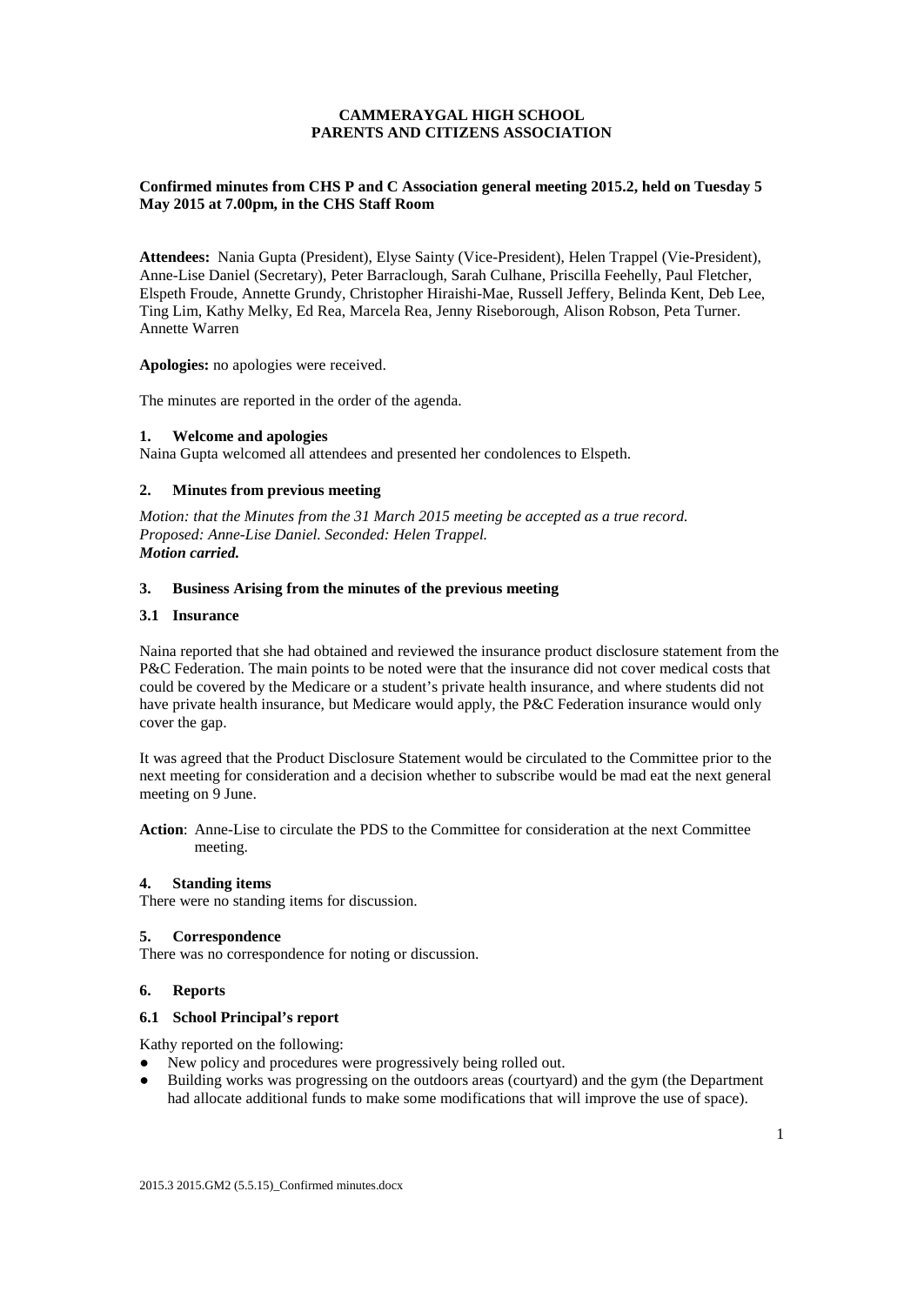Stage 2 of the building works was on track with handover still schedule din September 2015. The rain had delayed completion of the multi-sports court.

- The school was working out the processes to walk form the school to the court to ensure maximum safety for the students.
- Interviews with each student were underway and it was a very positive experience for Kathy. The feedback received to date was positive and constructive. The most positive aspect highlighted by the students was the teaching, while the least positive was the ongoing building works and lack of play space.
- There new staff members had been appointed: Ms Jacqueline Payne, as Head Teacher in English, Mr Stuart Madgwick, as Head Teacher HSIE (Human Society and its Environment), Mrs Stephanie Wagner, as Head Teacher Mathematics.

Stephanie presented her professional background and approach to maths teaching.

Peter Barraclough presented the Assessment Booklet and the shared tips with parents to support students planning their assessment tasks.

Jodie presented the following:

- Wellbeing and Fair Discipline Policy
- Merit system
- Student and Parent Portal

## **6.2 President's report**

Naina reported on the following:

- Indra Perumal had resigned from position of Treasurer for family reasons, opening a vacancy on the Executive Committee.
- In order to open a bank account for the P&C, the Committee needed to designate account signatories. As a bank employee, Naina advised that she would not be an account signatory to avoid conflict of interest.

#### *Motion: that the following Committee members be designated signatories on the Cammeraygal High School P&C Association bank account:*

- − *Jenny Riseborough, Treasurer*
- − *Elyse Sainty, Vice-President*
- − *Helen Trappel, Vice-President*
- − *Anne-Lise Daniel, Secretary*

*Proposed: Naina Gupta. Seconded: Anne-Lise Daniel. Motion carried.*

#### **6.3 Treasurer's report**

There was no Treasurer's report.

### **7. General business**

## **7.1 Governance matters**

## **a. Election of Treasurer**

Jenny Riseborough self-nominated at the meeting for the role of Treasurer.

*Motion: that Jenny Riseborough be elected as Treasurer of the Cammeraygal High School P&C Association.*

*Moved: Anne-Lise Daniel. Seconded: Naina Gupta. Motion carried.*

## **b. Mission statement**

The group agreed that the Mission Statement be circulated to all families via email to seek feedback with a view to adopt the Statement at the June meeting.